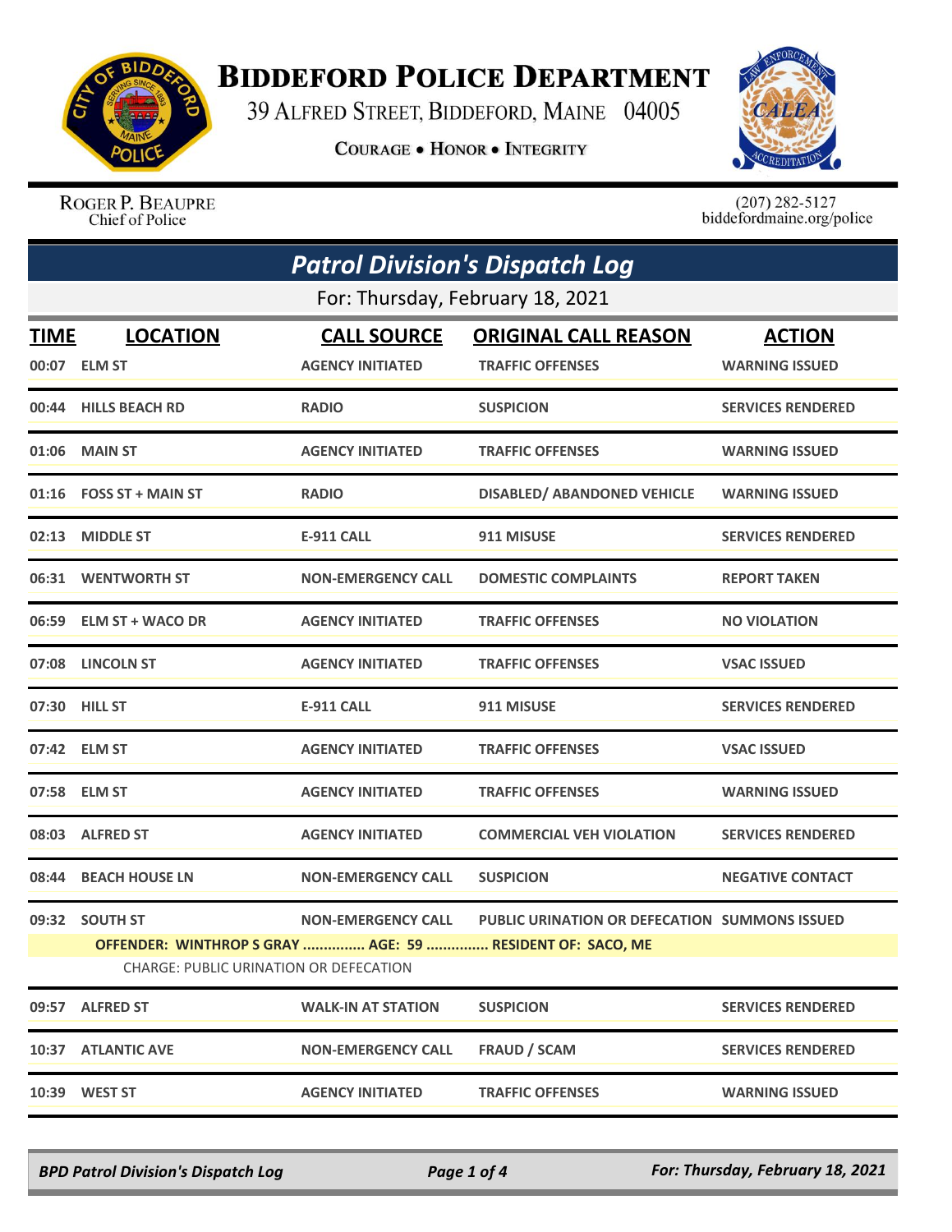| <b>TIME</b> | <b>LOCATION</b>                        | <b>CALL SOURCE</b>                                                                                            | <b>ORIGINAL CALL REASON</b>                                     | <b>ACTION</b>            |
|-------------|----------------------------------------|---------------------------------------------------------------------------------------------------------------|-----------------------------------------------------------------|--------------------------|
|             | 10:44 ARROWWOOD DR                     | <b>E-911 CALL</b>                                                                                             | 911 MISUSE                                                      | <b>DISPATCH HANDLED</b>  |
|             | 10:51 CALIXTE LN                       | <b>AGENCY INITIATED</b>                                                                                       | <b>TRAFFIC OFFENSES</b>                                         | <b>WARNING ISSUED</b>    |
|             | 11:12 OAK RIDGE RD                     | <b>AGENCY INITIATED</b>                                                                                       | <b>TRAFFIC OFFENSES</b>                                         | <b>WARNING ISSUED</b>    |
| 11:29       | <b>HILLS BEACH RD</b>                  | <b>AGENCY INITIATED</b>                                                                                       | <b>TRAFFIC OFFENSES</b>                                         | <b>VSAC ISSUED</b>       |
|             | <b>11:40 MAIN ST</b>                   | <b>NON-EMERGENCY CALL</b>                                                                                     | <b>PAPERWORK</b>                                                | <b>SERVICES RENDERED</b> |
| 11:46       | <b>MEETINGHOUSE RD</b>                 | <b>AGENCY INITIATED</b>                                                                                       | <b>TRAFFIC OFFENSES</b>                                         | <b>WARNING ISSUED</b>    |
| 11:58       | <b>BLANDINGS WAY</b>                   | <b>AGENCY INITIATED</b>                                                                                       | <b>TRAFFIC OFFENSES</b>                                         | <b>SUMMONS ISSUED</b>    |
|             |                                        |                                                                                                               | OFFENDER: NAOMI ELIZABETH HILL  AGE: 44  RESIDENT OF: HIRAM, ME |                          |
|             |                                        | CHARGE: OPERATE WHILE LICENSE SUSPENDED OR REVOKED, PRIOR<br>CHARGE: POSSESS SUSPENDED DRIVERS LICENSE: CRIME |                                                                 |                          |
|             | CHARGE: VIOLATING CONDITION OF RELEASE |                                                                                                               |                                                                 |                          |
|             | 12:00 SOUTH ST + SOUTHVIEW DR          | <b>AGENCY INITIATED</b>                                                                                       | <b>TRAFFIC OFFENSES</b>                                         | <b>WARNING ISSUED</b>    |
|             | 12:05 PEARL ST                         | <b>E-911 CALL</b>                                                                                             | 911 MISUSE                                                      | <b>DISPATCH HANDLED</b>  |
|             | 12:17 SOUTH ST + MCKENNEY DR           | <b>AGENCY INITIATED</b>                                                                                       | <b>TRAFFIC OFFENSES</b>                                         | <b>VSAC ISSUED</b>       |
|             | 12:21 GRANITE ST                       | <b>NON-EMERGENCY CALL</b>                                                                                     | <b>FRAUD / SCAM</b>                                             | <b>SERVICES RENDERED</b> |
| 12:33       | <b>BIRCH ST</b>                        | <b>AGENCY INITIATED</b>                                                                                       | <b>PRO-ACTIVE DV RESPONSE TEAM</b>                              | <b>NEGATIVE CONTACT</b>  |
|             | 12:36 YATES ST                         | <b>AGENCY INITIATED</b>                                                                                       | <b>SHELLFISH VIOLATION</b>                                      | <b>NO VIOLATION</b>      |
|             | 12:38 SOUTH ST + MCKENNEY DR           | <b>AGENCY INITIATED</b>                                                                                       | <b>TRAFFIC OFFENSES</b>                                         | <b>WARNING ISSUED</b>    |
|             | 12:48 SOUTH ST + WESTERN AVE           | <b>AGENCY INITIATED</b>                                                                                       | <b>TRAFFIC OFFENSES</b>                                         | <b>WARNING ISSUED</b>    |
|             | 12:56 MAY ST + SOUTH ST                | <b>AGENCY INITIATED</b>                                                                                       | <b>TRAFFIC OFFENSES</b>                                         | <b>WARNING ISSUED</b>    |
|             | 12:56 RAYMOND ST                       | <b>AGENCY INITIATED</b>                                                                                       | <b>ANIMAL COMPLAINT</b>                                         | <b>SERVICES RENDERED</b> |
|             | 13:03 SOUTH ST + WESTERN AVE           | <b>AGENCY INITIATED</b>                                                                                       | <b>TRAFFIC OFFENSES</b>                                         | <b>WARNING ISSUED</b>    |
|             | 13:14 SOUTH ST                         | <b>AGENCY INITIATED</b>                                                                                       | <b>TRAFFIC OFFENSES</b>                                         | <b>WARNING ISSUED</b>    |
|             | 13:21 SOUTH ST                         | <b>AGENCY INITIATED</b>                                                                                       | <b>TRAFFIC OFFENSES</b>                                         | <b>VSAC ISSUED</b>       |
|             | 13:26 WEST ST                          | <b>NON-EMERGENCY CALL</b>                                                                                     | <b>SUSPICION</b>                                                | <b>SERVICES RENDERED</b> |
|             | 13:32 HAYFIELD RD + SOUTH ST           | <b>AGENCY INITIATED</b>                                                                                       | <b>TRAFFIC OFFENSES</b>                                         | <b>WARNING ISSUED</b>    |
|             | 13:37 SOUTH ST                         | <b>AGENCY INITIATED</b>                                                                                       | <b>TRAFFIC OFFENSES</b>                                         | <b>WARNING ISSUED</b>    |

*BPD Patrol Division's Dispatch Log Page 2 of 4 For: Thursday, February 18, 2021*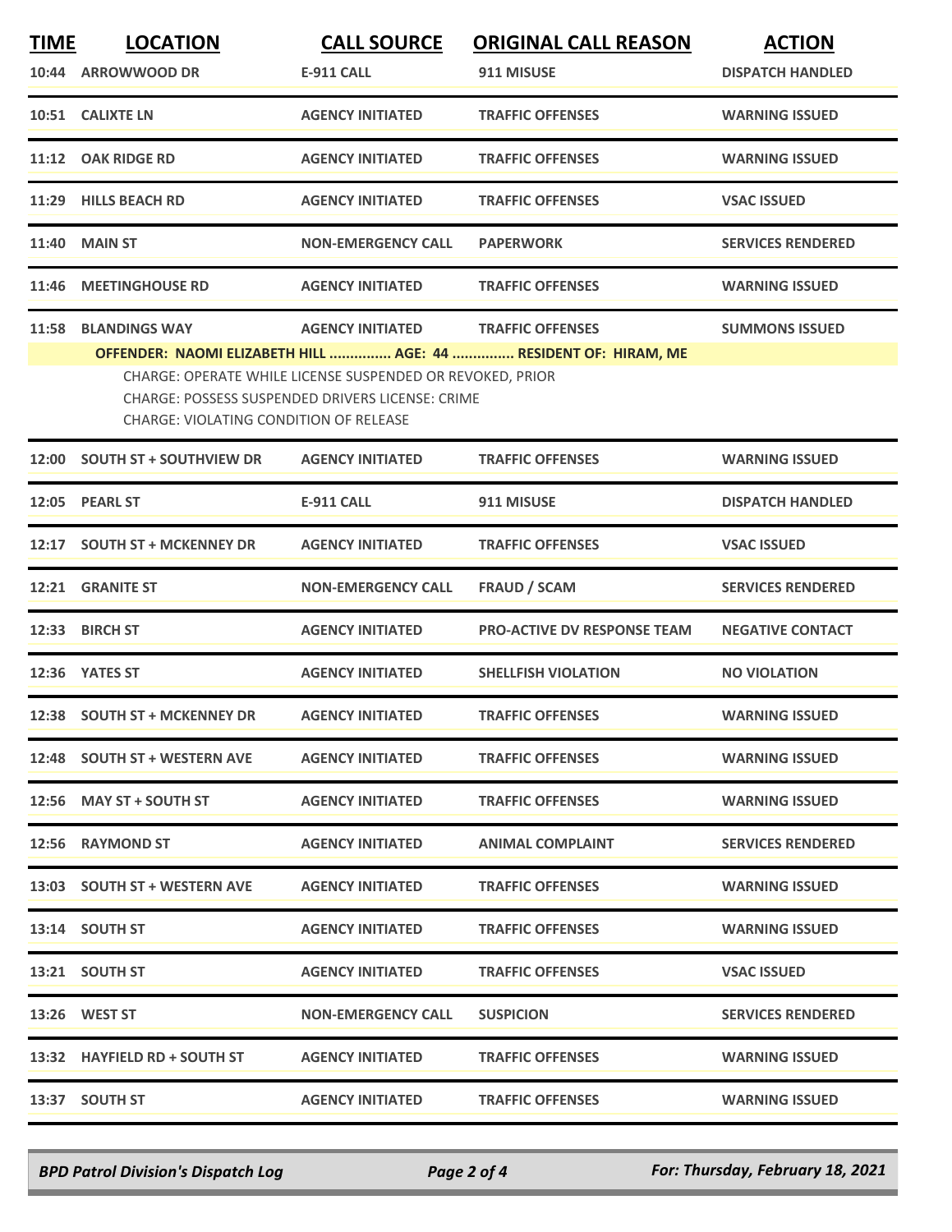| <b>TIME</b> | <b>LOCATION</b>               | <b>CALL SOURCE</b>        | <b>ORIGINAL CALL REASON</b>        | <b>ACTION</b>             |
|-------------|-------------------------------|---------------------------|------------------------------------|---------------------------|
|             | 13:50 SOUTH ST + MCKENNEY DR  | <b>AGENCY INITIATED</b>   | <b>TRAFFIC OFFENSES</b>            | <b>WARNING ISSUED</b>     |
|             | 13:53 CLEAVES ST              | <b>AGENCY INITIATED</b>   | <b>PRO-ACTIVE DV RESPONSE TEAM</b> | <b>NEGATIVE CONTACT</b>   |
|             | 13:56 SOUTH ST                | <b>AGENCY INITIATED</b>   | <b>TRAFFIC OFFENSES</b>            | <b>WARNING ISSUED</b>     |
|             | 14:04 SOUTH ST + MCKENNEY DR  | <b>AGENCY INITIATED</b>   | <b>TRAFFIC OFFENSES</b>            | <b>VSAC ISSUED</b>        |
| 14:10       | <b>PIERSONS LN</b>            | <b>NON-EMERGENCY CALL</b> | <b>HARASSMENT</b>                  | <b>NO VIOLATION</b>       |
|             | 14:14 MAYFLOWER DR            | <b>AGENCY INITIATED</b>   | <b>TRAFFIC OFFENSES</b>            | <b>WARNING ISSUED</b>     |
| 14:27       | <b>BEACON AVE</b>             | <b>AGENCY INITIATED</b>   | <b>TRAFFIC OFFENSES</b>            | <b>WARNING ISSUED</b>     |
|             | 14:28 POOL ST                 | <b>AGENCY INITIATED</b>   | <b>TRAFFIC OFFENSES</b>            | <b>VSAC ISSUED</b>        |
|             | 14:38 ALFRED ST               | <b>AGENCY INITIATED</b>   | <b>TRAFFIC OFFENSES</b>            | <b>WARNING ISSUED</b>     |
|             | 14:42 POOL ST                 | <b>AGENCY INITIATED</b>   | <b>TRAFFIC OFFENSES</b>            | <b>VSAC ISSUED</b>        |
|             | 14:43 ALFRED ST               | <b>WALK-IN AT STATION</b> | <b>THEFT</b>                       | <b>NO ACTION REQUIRED</b> |
| 14:52       | <b>BIDDEFORD GATEWAY CTR</b>  | <b>NON-EMERGENCY CALL</b> | <b>SHOPLIFTING</b>                 | <b>REPORT TAKEN</b>       |
|             | 14:56 SACO FALLS WAY          | <b>NON-EMERGENCY CALL</b> | <b>TRESPASSING</b>                 | <b>REPORT TAKEN</b>       |
|             | <b>14:57 WEST ST</b>          | <b>AGENCY INITIATED</b>   | <b>TRAFFIC OFFENSES</b>            | <b>WARNING ISSUED</b>     |
|             | <b>15:03 WASHINGTON ST</b>    | <b>NON-EMERGENCY CALL</b> | <b>SUSPICION</b>                   | <b>SERVICES RENDERED</b>  |
|             | 15:06 WEST ST + CENTURY DR    | <b>AGENCY INITIATED</b>   | <b>TRAFFIC OFFENSES</b>            | <b>VSAC ISSUED</b>        |
|             | 15:17 SOUTHGATE AVE + WEST ST | <b>AGENCY INITIATED</b>   | <b>TRAFFIC OFFENSES</b>            | <b>WARNING ISSUED</b>     |
|             | 16:05 PIERSONS LN             | <b>AGENCY INITIATED</b>   | <b>DOMESTIC COMPLAINTS</b>         | <b>REPORT TAKEN</b>       |
|             | 16:14 SACO FALLS WAY          | E-911 CALL                | 911 MISUSE                         | <b>DISPATCH HANDLED</b>   |
|             | <b>16:16 PINE ST</b>          | <b>NON-EMERGENCY CALL</b> | <b>PARKING COMPLAINT</b>           | <b>NO VIOLATION</b>       |
|             | 16:17 ALFRED ST               | <b>AGENCY INITIATED</b>   | <b>THEFT</b>                       | <b>REPORT TAKEN</b>       |
|             | 16:17 POOL ST                 | <b>E-911 CALL</b>         | 911 MISUSE                         | <b>DISPATCH HANDLED</b>   |
|             | 16:17 SACO FALLS WAY          | <b>E-911 CALL</b>         | 911 MISUSE                         | <b>DISPATCH HANDLED</b>   |
|             | 16:19 BIRCH ST + PROSPECT ST  | <b>E-911 CALL</b>         | 911 MISUSE                         | <b>NEGATIVE CONTACT</b>   |
|             | 16:20 POOL ST + FOSS ST       | <b>NON-EMERGENCY CALL</b> | 911 MISUSE                         | <b>DISPATCH HANDLED</b>   |

*BPD Patrol Division's Dispatch Log Page 3 of 4 For: Thursday, February 18, 2021*